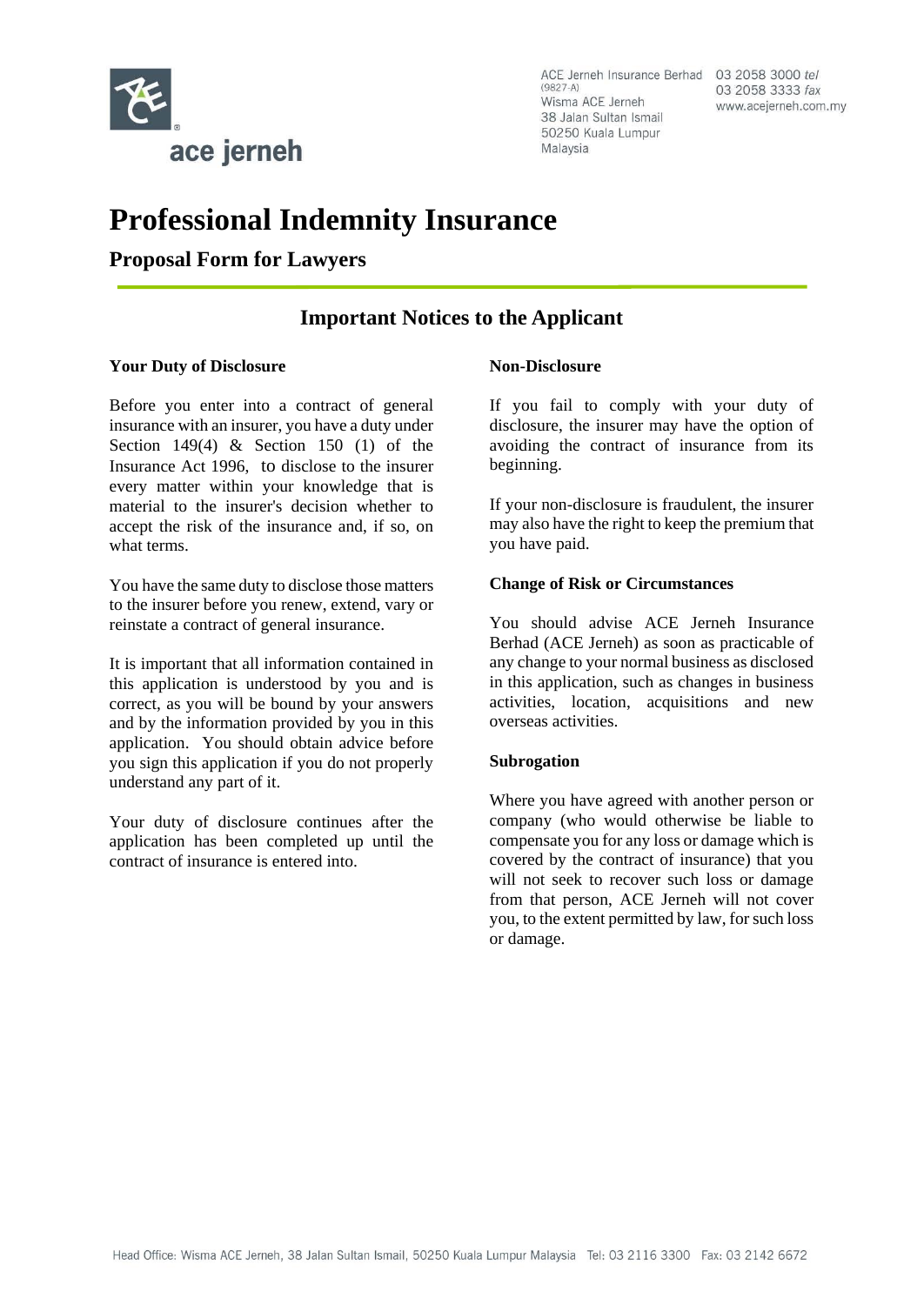

# **Instructions to the Applicant**

- A. This proposal **must be completed, signed and dated by a Principal, Partner or Director**.
- B. You must answer **all** the questions in this form. If a question is not applicable, state "**N/A**". If more space is required to answer a question, continue on your letterhead.
- C. If you are a new business, use the projected figures from your business plan.
- D. If you have any questions concerning this proposal, please contact your insurance broker or adviser to discuss.

# **Application for Insurance Cover**

| <b>Period of Insurance</b>         | From        |             |
|------------------------------------|-------------|-------------|
| <b>Limit of Insurance Required</b> | Option 1 RM | Option 2 RM |

### **1. Details of Applicant**

- 1.1 Names and Company Registration Numbers of all firms applying to be covered under this insurance (Referred to as "You" in the rest of this form)
- 1.2 Has your name ever been changed, or have you purchased or merged with any other practice or business? If yes, please attach details.  $Yes \Box No \Box$

1.3 What is your address?

- 1.4 What is your website address?
- 1.5 When was your firm established? (day) (month) (year)

# 1.6 What is the number of your

| Principals, partners or directors | Non-qualified administrative staff |  |
|-----------------------------------|------------------------------------|--|
| Legal Assistants                  | Other staff (specify)              |  |
| Consultants                       |                                    |  |
| Foreign lawyers                   |                                    |  |
| Locum practitioners               | Total                              |  |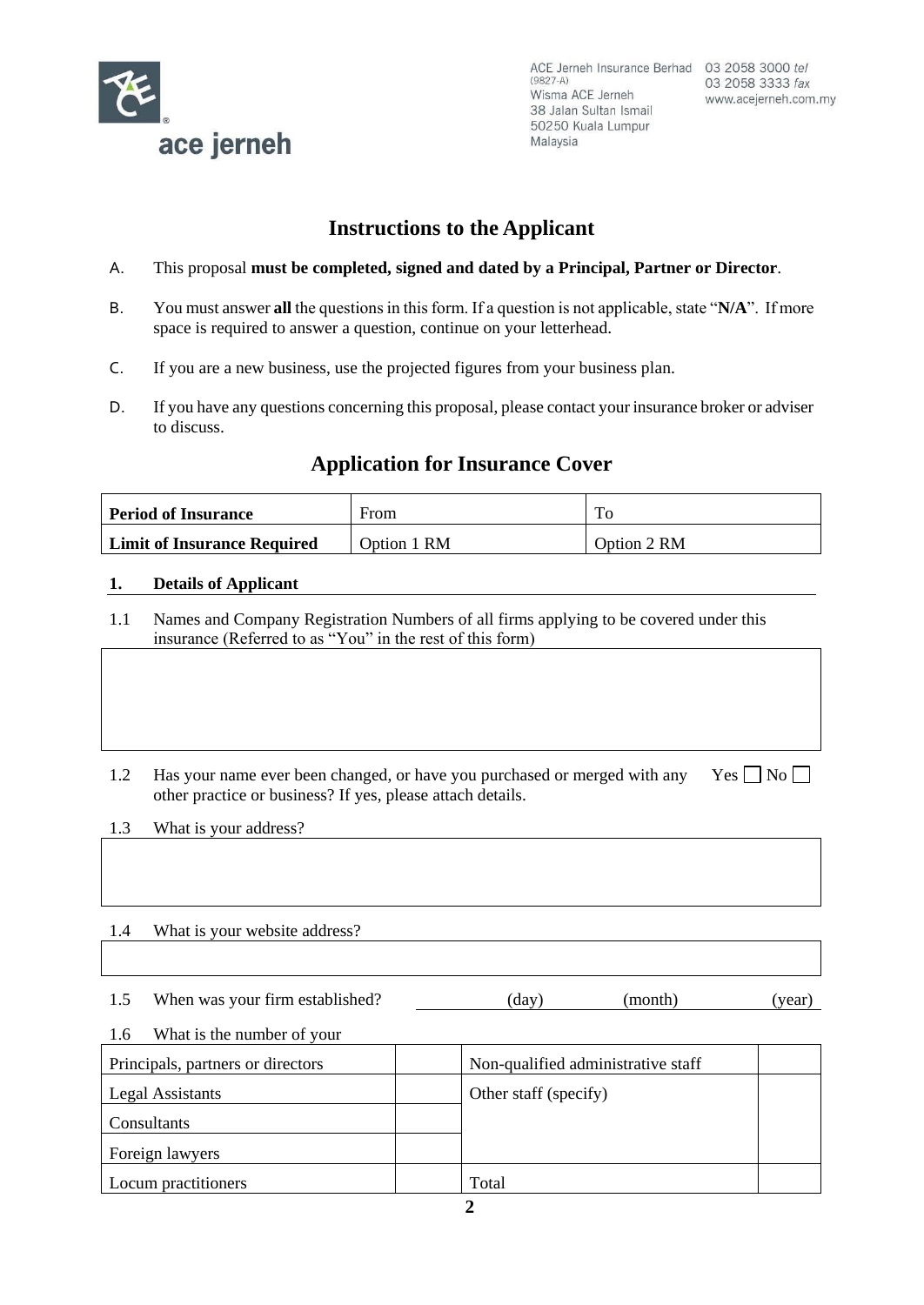

### 1.7 What are the qualifications of your Principals, Partners, Directors or other key professional personnel?

| Name | Qualifications | Year<br>Qualified | Years as Principal, Partner<br>or Director |                      |
|------|----------------|-------------------|--------------------------------------------|----------------------|
|      |                |                   | This practice                              | Previous<br>practice |
|      |                |                   |                                            |                      |
|      |                |                   |                                            |                      |
|      |                |                   |                                            |                      |
|      |                |                   |                                            |                      |

## **2. Details of Business**

2.1 What is the percentage breakdown of each type of professional service or advice that you provide to clients?

| Type of work                                                           | % | Type of work                               | %    |
|------------------------------------------------------------------------|---|--------------------------------------------|------|
| Civil $&$ criminal litigation                                          |   | Intellectual property                      |      |
| Conveyancing $&$ real estate                                           |   | Personal law (family, wills, probate etc.) |      |
| Corporate & commercial law                                             |   | Shipping & aviation                        |      |
| Corporate finance, capital markets,<br>IPOs, mergers $\&$ acquisitions |   | Others (specify)                           |      |
| Foreign law                                                            |   | Total                                      | 100% |

- 2.2 Do you engage in any other professional or business activities other than what is described in this section 2? If yes, please attach details of the type of work and the fee income from these other activities.  $Yes \Box No \Box$
- 2.3 Are you or any of your Principals, Partners or Directors connected or associated with any other practice or business? If yes, please attach details.

# **3. Financial Details**

- 3.1 When does your Financial Year end? (day) (month)
	-

 $Yes \Box No \Box$ 

3.2 What is your total turnover or fee income for the

|                    | Year | Malaysia  | Foreign   | Total     |
|--------------------|------|-----------|-----------|-----------|
| Coming year (est)  |      | <b>RM</b> | <b>RM</b> | <b>RM</b> |
| Current year (est) |      | <b>RM</b> | <b>RM</b> | <b>RM</b> |
| Past year          |      | <b>RM</b> | <b>RM</b> | <b>RM</b> |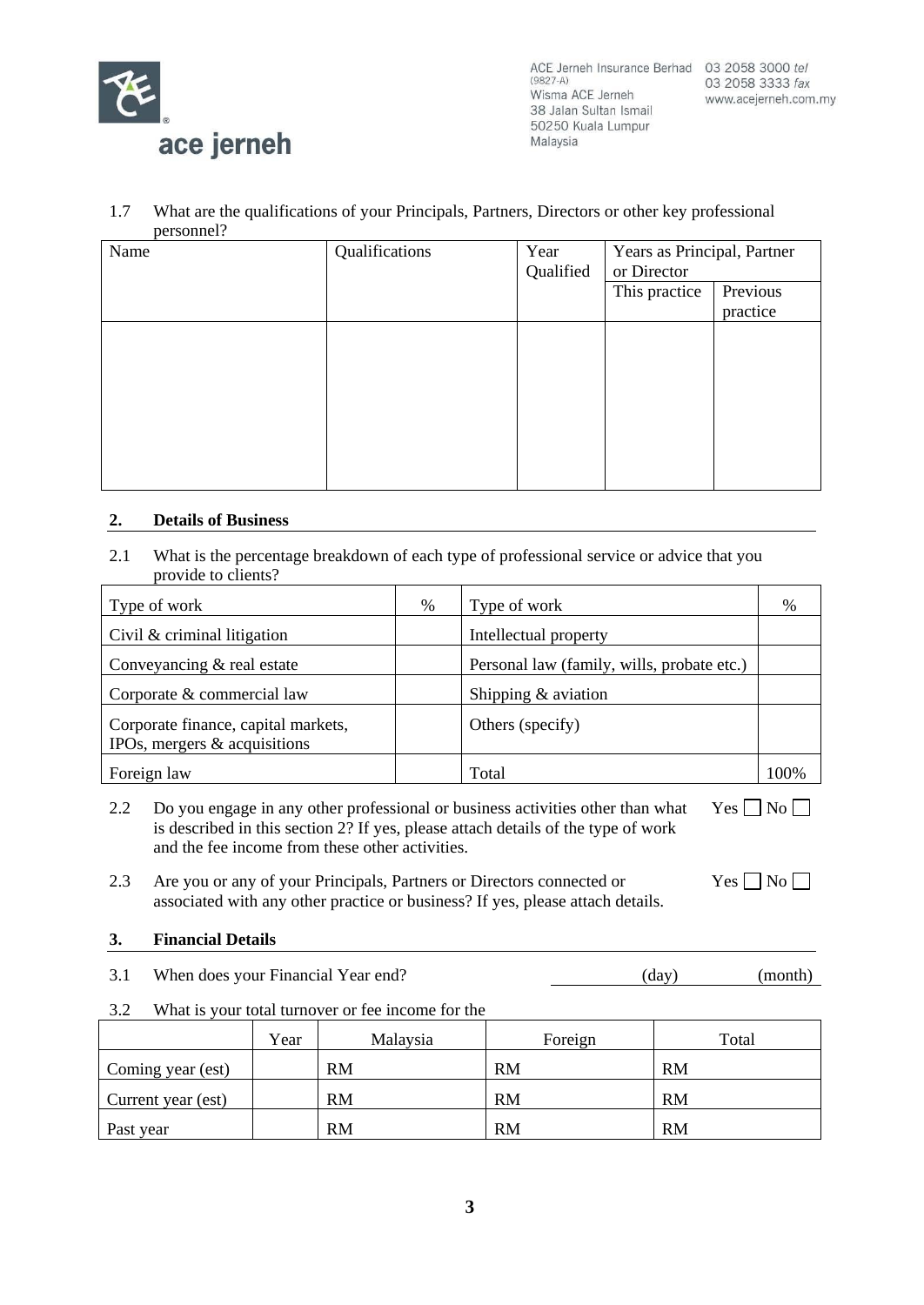

#### 3.3 Which are the foreign countries where you provide your services, and how many staff are located in each?

| rocatea in caen . |                 |         |                 |
|-------------------|-----------------|---------|-----------------|
| Country           | Number of staff | Country | Number of staff |
|                   |                 |         |                 |
|                   |                 |         |                 |
|                   |                 |         |                 |
|                   |                 |         |                 |
|                   |                 |         |                 |
|                   |                 |         |                 |
|                   |                 |         |                 |

## **4. Risk Management**

| 4.1 Do you execute a written contract, agreement or engagement letter for | $Yes \Box No \Box$ |
|---------------------------------------------------------------------------|--------------------|
| services with every client?                                               |                    |

## 4.2 What percentage of your professional services is subcontracted to others?  $\%$

## 4.3 What services are subcontracted?

| 4.4 Do you ask for verification that the subcontractor carries professional liability Yes $\Box$ No $\Box$ |  |
|------------------------------------------------------------------------------------------------------------|--|
| insurance?                                                                                                 |  |

## **5. Insurance History**

| Do you currently have similar insurance? If yes, please provide details | Yes <sub>1</sub><br>No |              |
|-------------------------------------------------------------------------|------------------------|--------------|
| Period of Insurance                                                     | Insurer                | Policy Limit |
|                                                                         |                        | <b>RM</b>    |

| 5.2 | Has any application for similar insurance been refused, or has any similar |
|-----|----------------------------------------------------------------------------|
|     | insurance ever been rescinded or cancelled? If yes, please provide details |

Yes  $\Box$  No  $\Box$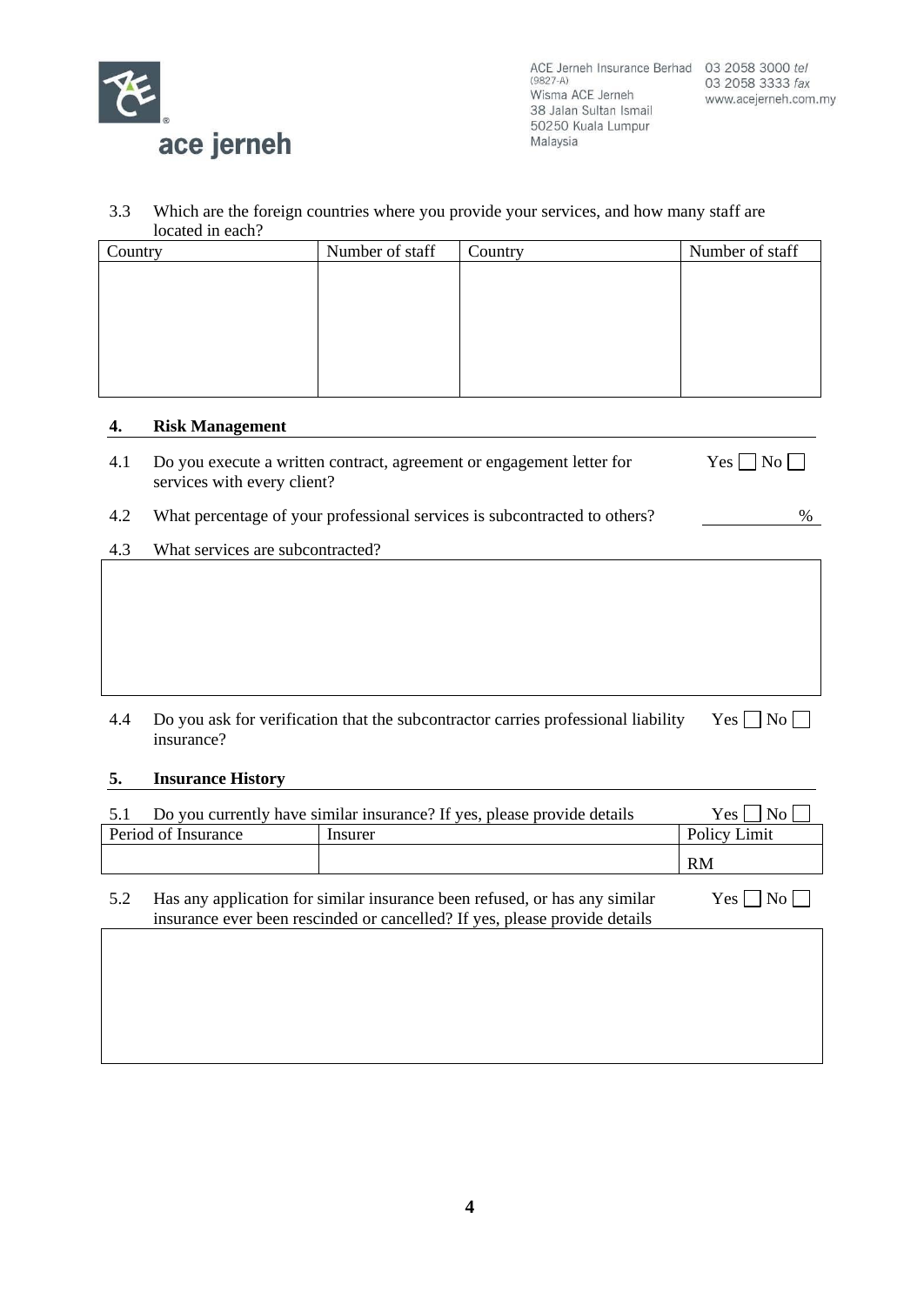

### **6. Claims Experience**

- 6.1 Have any claims ever been made, or lawsuits been brought against you, your predecessors in business, or any current or former Principals, Partners, Directors, employees, or any other person or entity applying to be insured under this proposed contract of insurance?
- 6.2 Are any of the Principals, Partners, Directors or employees aware, **after inquiry**, and as of the date of signing this application, of any errors, omissions, offences, circumstances or allegations which might result in a claim being made against you or any person or entity applying to be insured under this proposed contract of insurance?
- 6.3 Have you, your predecessors in business, or any current or former Principals, Partners, Directors, or employees ever been the subject of disciplinary action or investigation by any authority or regulator or professional body?

 $Yes \Box No \Box$ 

 $Yes \Box No \Box$ 

|  | c<br>л. |  |
|--|---------|--|
|--|---------|--|

If Yes to any of the questions in this section, please **provide full details** and the **status** of each claim, lawsuit, allegation or matter, including:

- the date of the claim, suit or allegation
- the date you notified your previous insurers
- the name of the claimant and the project
- the allegations made against you
- the amount claimed by the claimant
- whether the status is outstanding or finalised
- the amounts paid for claims and defence costs to date

# **Additional Information to Send with Your Application**

| Attach a copy of the following:                                                                                 | Included?          |
|-----------------------------------------------------------------------------------------------------------------|--------------------|
| Corporate profile, brochures, pamphlets, or other marketing material describing your<br>operations and services | $Yes \Box No \Box$ |
| Resumes or CVs of all your Principals, Partners or Directors                                                    | $Yes \Box No \Box$ |
| For new businesses only, your business plan with projections of business                                        | $Yes \Box No \Box$ |